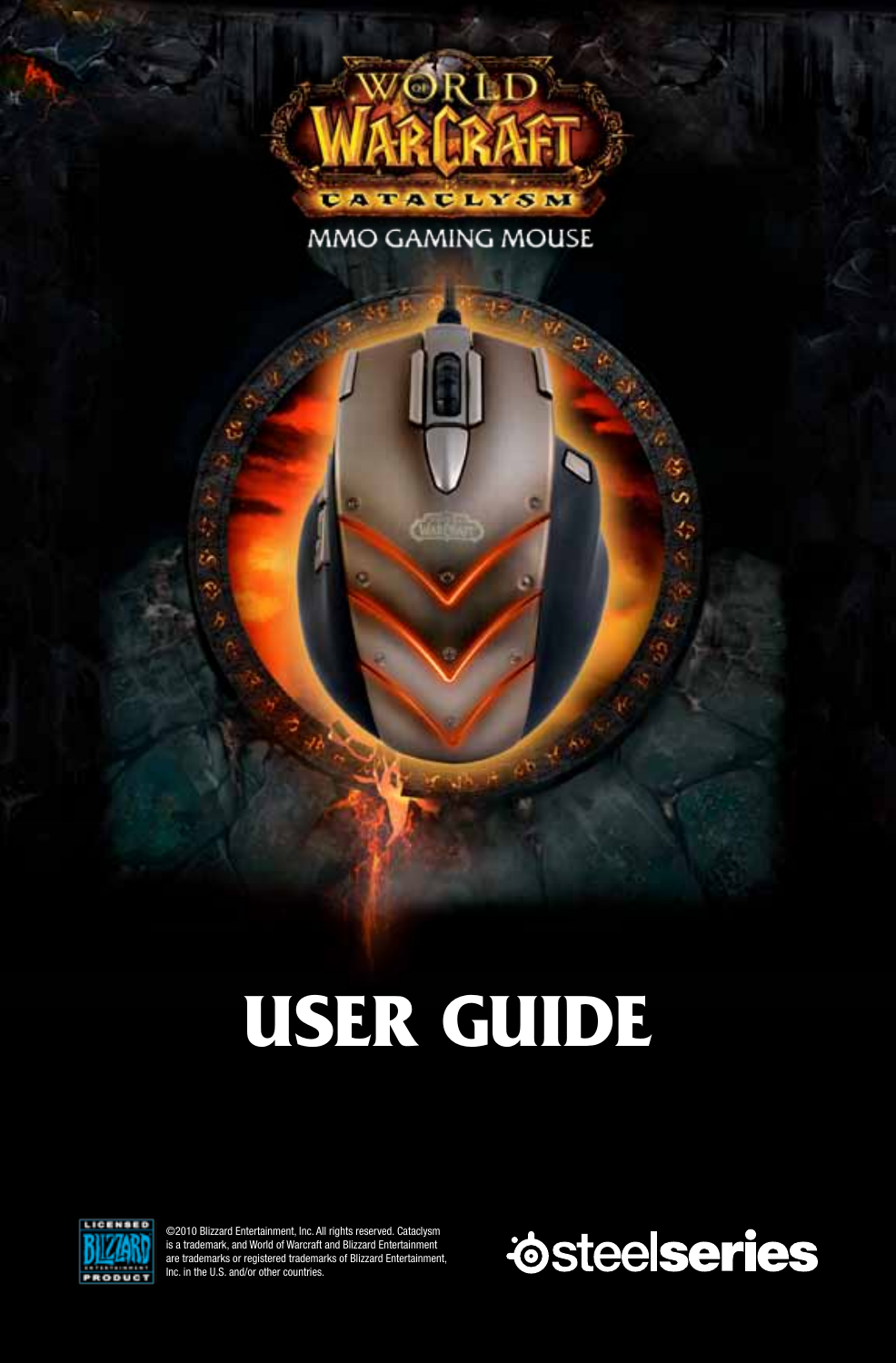Thank you for choosing the World of Warcraft® Cataclysm Edition Gaming Mouse! This mouse has been jointly developed by Blizzard Entertainment, makers of World of Warcraft®, and by SteelSeries, a dedicated manufacturer of innovative professional gaming gear including headsets, keyboards, mousepads, and other accessories. This user guide is designed to familiarize you with all aspects of the mouse, its setup, and its usage. We hope that it will be of use to you. If there are any questions that are not answered or clarified in this user guide, please refer to our website: **http://www.steelseries.com**

## **Overview (Default Layout)**

- **1.** Left-Click
- **2.** Right-Click
- **3.** Scroll up Zoom in Scroll Down - Zoom out Press - Move & Steer
- **4.** Assist target
- **5.** Open All Bags
- **6.** Toggle World Map
- **7.** Target Nearest Enemy
- **8.** Windows Button 5
- **9.** Windows Button 4
- **10.** Target Nearest Friend
- **11.** Target Last Hostile
- **12.** Attack Target

**13.** Toggle Battle Map **14.** Target Self





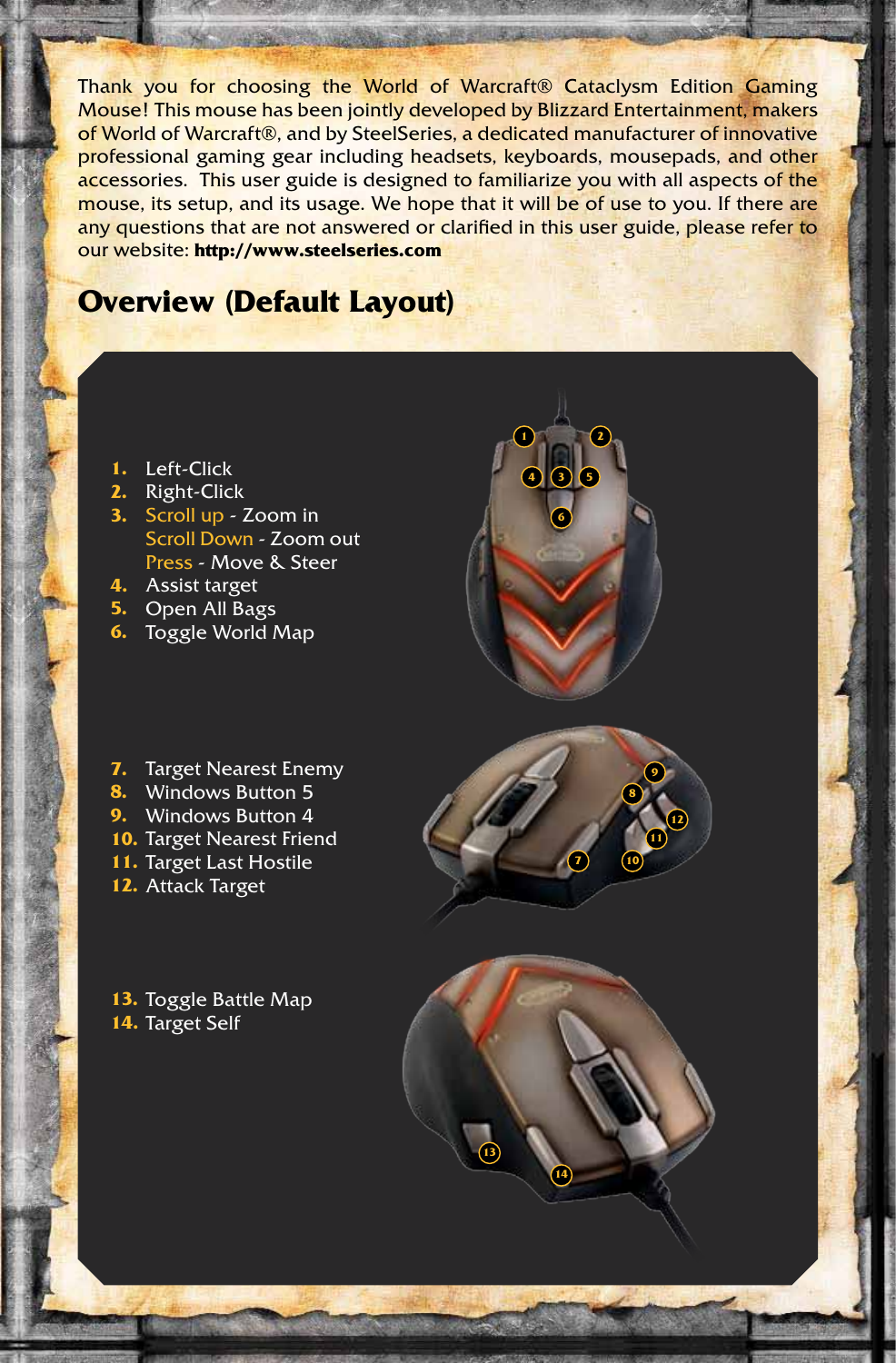## **Connecting Your Mouse**

Connect the USB cord to a USB port.



*NOTE: The World of Warcraft® Cataclysm Edition Gaming Mouse can work in 250/500/1000 Hz polling rate frequencies. This is configurable through the software and will be explained in the software section below. Some USB hubs might decrease the mouse polling frequency; if you experience decreased performance when using your mouse with a USB hub, plug your mouse directly into the USB port on your computer.*

# **Technical Specifications**

- Interface: USB 1.1 operating at full speed o Full speed: 12 Mbit/s (1.5 MB/s)
- Sensor Type: Laser
- •Real-time Adjustable (via software) Resolution: 800/1600/2400/3200/4000/5000 CPI o Default: 800 CPI
- Max. Speed: 150 ips
- Frame Rate: 12000 fps
- Max. Acceleration: 20 g
- Min. Lift Distance: 1 mm
- Adjustable Polling Rate (via software): 1000/500/250 Hz at 1/2/4 ms respectively o Default: 500 Hz/ 2 ms response time
- Data Path Format: 16-bit
- Sleep Mode: Disabled (the mouse is always on)
- Buttons: 14
- Cord: Braided, 2.5 m (8.2 feet)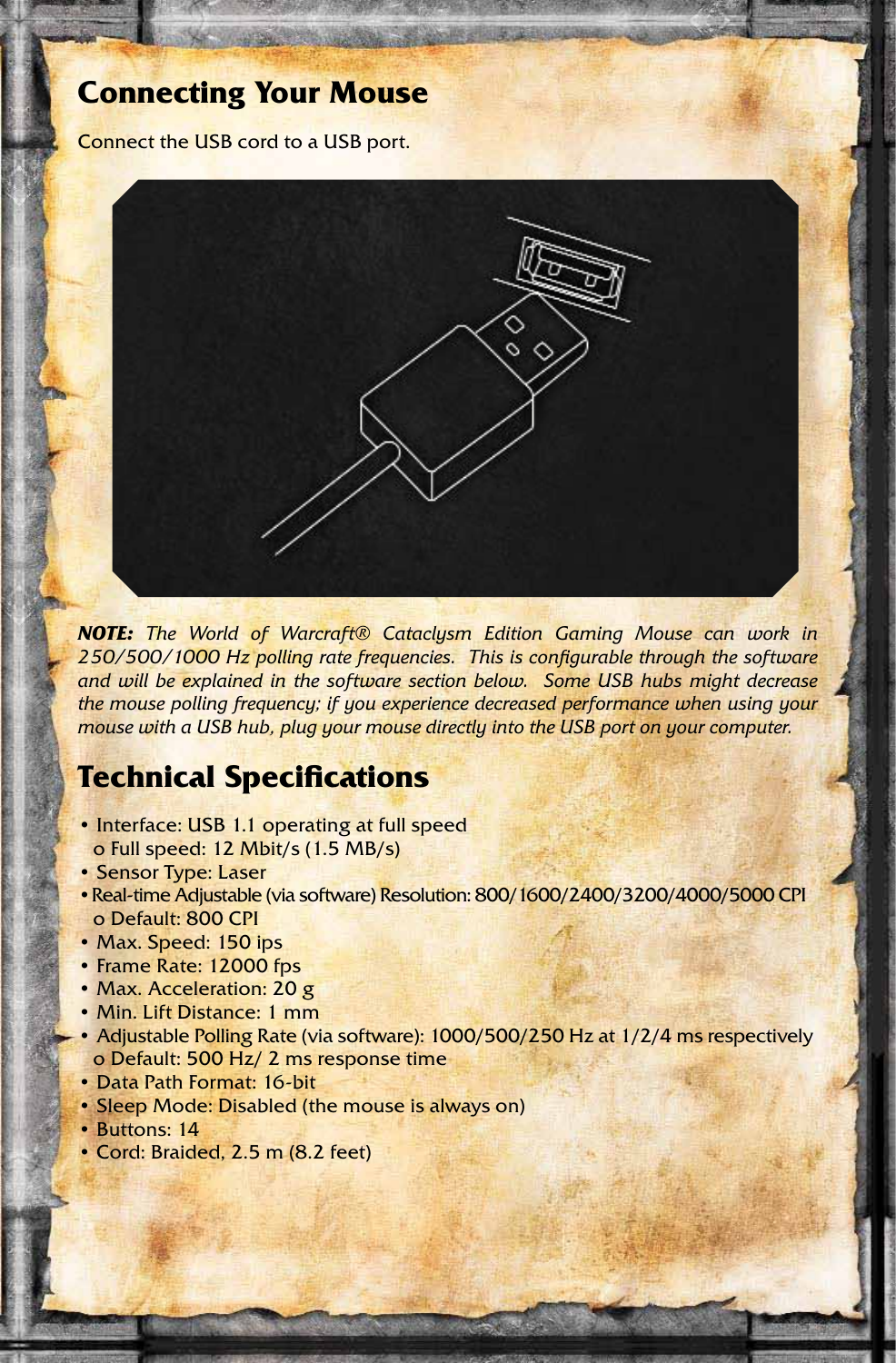# **Installing the Software**

- 1. Download the software from our website: **http://www.steelseries.com/downloads/**
- 2. Launch the installer and follow the instructions on the screen



- 1. Menu Area
- 2. Profile Area
- 3. Character Information Area
- 4. Button Groups with current assignments
- 5. Button Assignment Panel\*
- 6. Mouse Properties Panel\*
- 7. Illumination Panel\*
- 8. Restore Defaults Button
- 9. OK, Cancel, and Apply Buttons

*\* Panels are closed by default; press the panel tab to open.*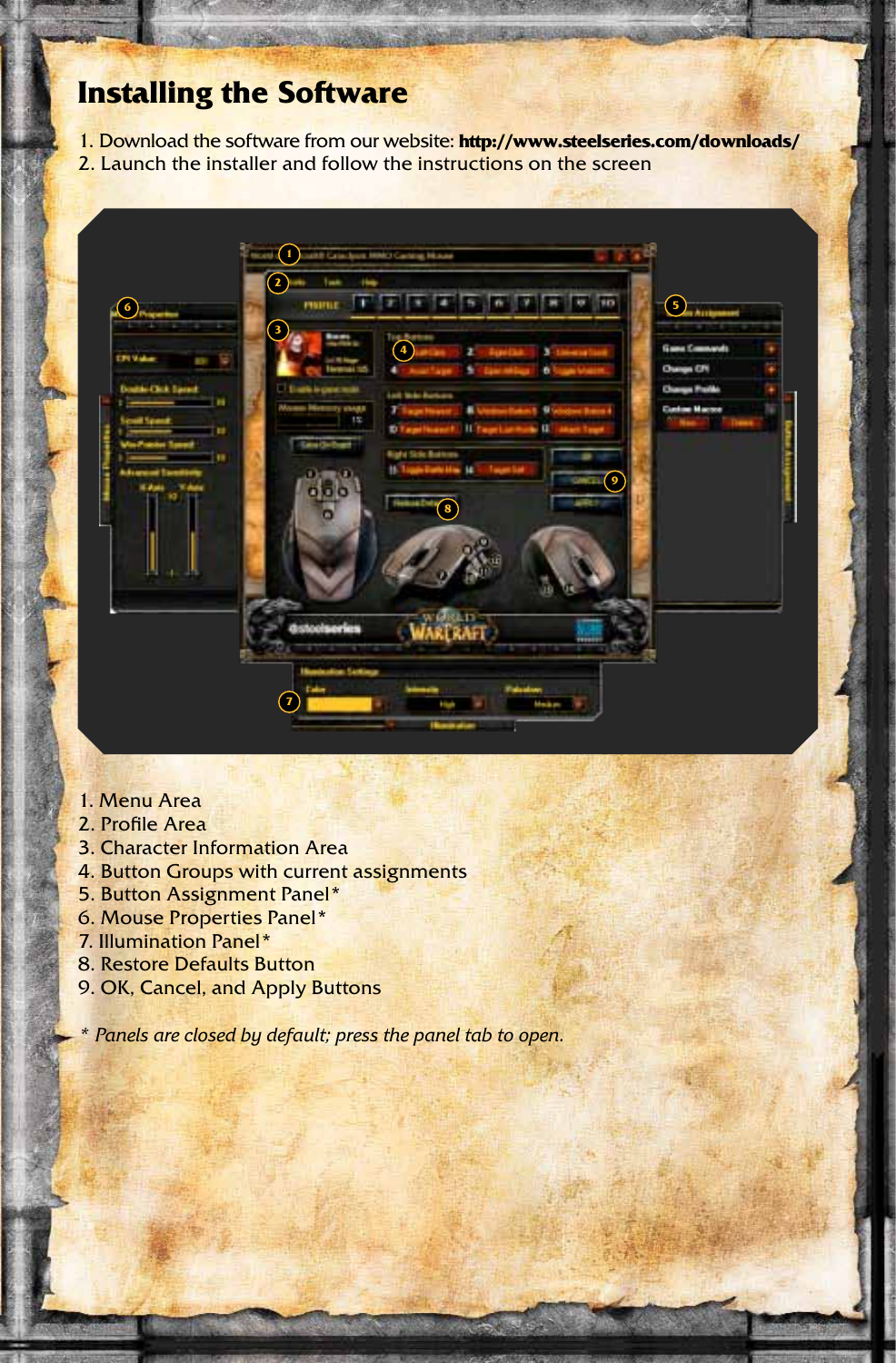# **Profile Management**



The World of Warcraft® Cataclysm Edition Gaming Mouse allows up to 10 different profiles to be programmed with unique button assignments, DPI, sensitivity and illumination settings. All settings are profile specific.

Every profile can be linked to a World of Warcraft® character of your choice. Simply click in the Character Information Area:



Enter the character's name, realm, and select the region where the realm is located:

| 98<br>a p              | <b>THE PART OF</b><br>Also and the state | - 12    | $-1$<br><b>TENDER</b> |
|------------------------|------------------------------------------|---------|-----------------------|
|                        |                                          | Region: |                       |
| Realm:                 |                                          |         | ω.<br>US&Oceanic      |
| <b>Character Name:</b> |                                          |         |                       |
|                        |                                          |         |                       |
|                        |                                          |         |                       |
|                        |                                          | Cancel  |                       |

Finally, press OK and your character information and avatar will be retrieved from the World of Warcraft Armory server and the current profile will be associated with that character and named accordingly. If you encounter any errors, please ensure that the information is correct by testing it on **http://www.wowarmory.com**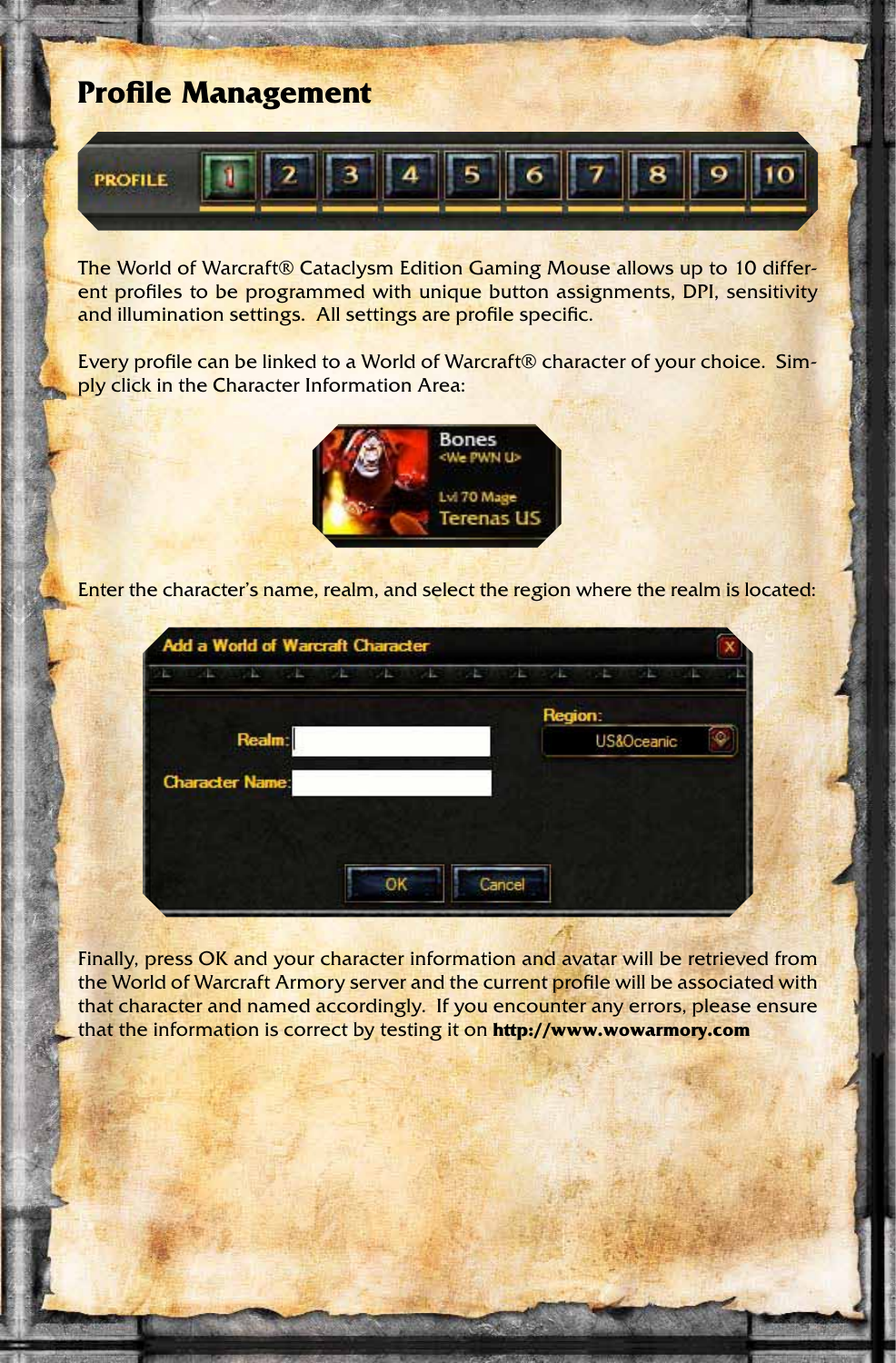# **Illumination**

The next step in profile customization is to set up colors and effects on the mouse. These can be accessed in the Illumination tab at the bottom - the Illumination Panel will have the following settings when opened:

| <b>Illumination Settings</b> |           |       |    |                  |  |
|------------------------------|-----------|-------|----|------------------|--|
| Color                        | Intensity |       |    | <b>Pulsation</b> |  |
|                              |           | High. | ГЮ | Medium           |  |

You can pick any color using a drop-down palette:



The World of Warcraft® Cataclysm Edition Gaming Mouse supports up to 16 million colors.

After selecting a color, choose the High, Medium, or Low intensity level for how bright the colors will show on the mouse. Note that if you selected Off, the lights on the mouse will turn off.

The Pulsation effects include High, Medium, Low or Off settings for how of ten the colors will pulse on the mouse - you can experiment with these to achieve the desired effect.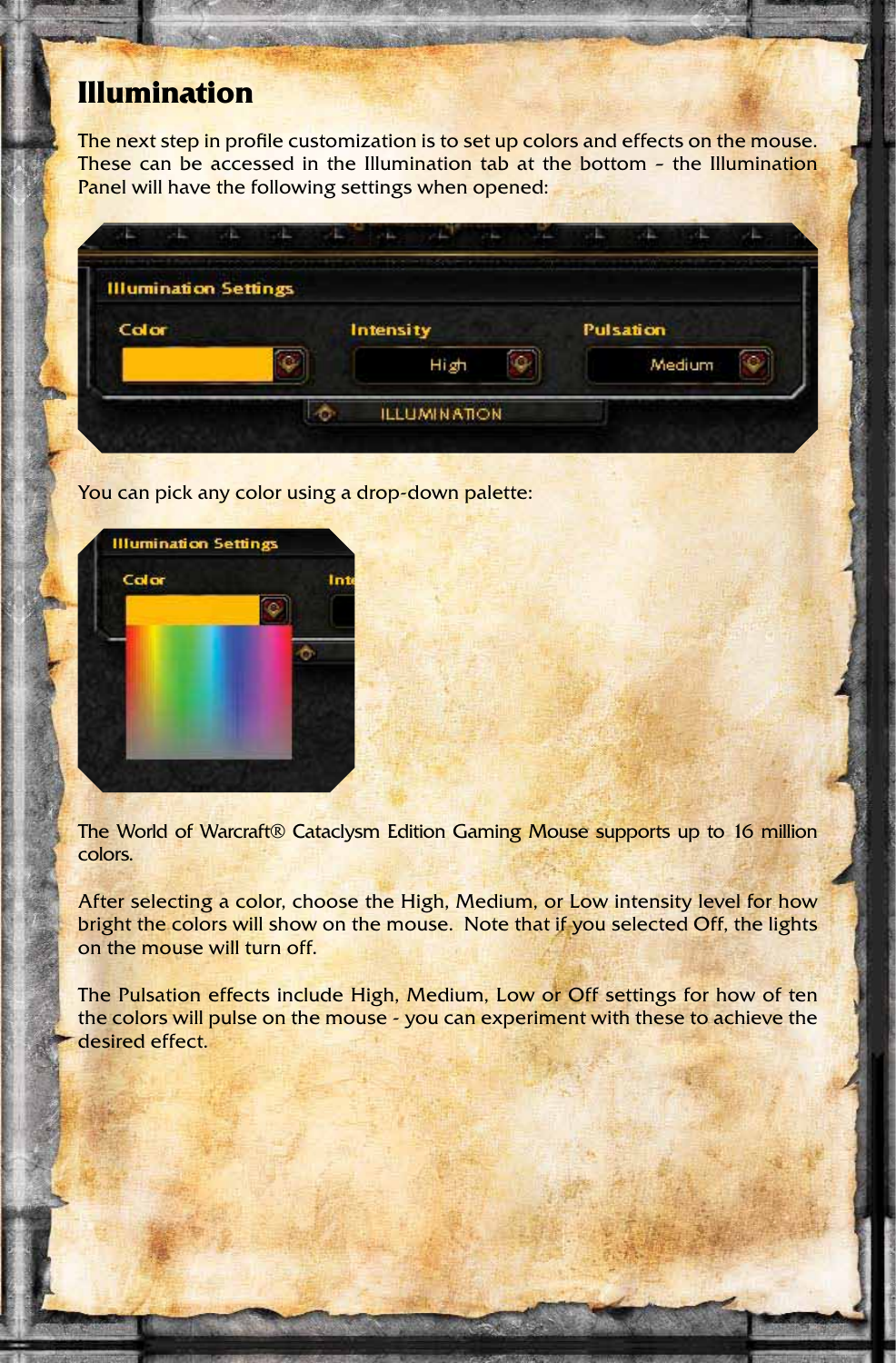# **Using Your Profile**

There are three ways to activate your profile:

1. Select it manually in the software by clicking the profile number on top of the main window or choose a profile from tray icon Profile menu.

2. Associate an executable file with the profile, so it will be loaded automatically when the EXE is launched<sup>\*</sup>. This can be done through the Profile -> Edit Game/ APP. menu:



**Game Commands** 

**Change CPI** 

**Change Profile** · Profile 1 Profile 2 · Profile 3 · Profile 4 · Profile 5 · Profile 6 · Profile 7 · Profile 8 · Profile 9 · Profile 10 · Profile UP Profile DOWN

Simply browse or type in the desired EXE and press Add to add it to the list of associated EXE's. You can remove any **EXE** by pressing the Remove button.

*Note: If there are several profiles using the same EXE, the first matching profile will be loaded when the game/application is launched.*

*\* This option is available only in Windows version of the software.*

3. Assign the profile change to a mouse button using the Change Profile section from the Button Assignment panel:

> This allows on-the-fly profile switching while you are in game. For example, you can switch between PVE and PVP profiles when entering the battlegrounds. Just assign different colors (i.e. red to PVP, green to PVE) to the 2 profiles so you have an indication as to which profile is currently active.

> Note that you can assign either a specific profile to a button, or simply Profile UP/DOWN to go through profiles sequentially. Ensure that you assign Profile UP/DOWN in all relevant profiles so it works everywhere.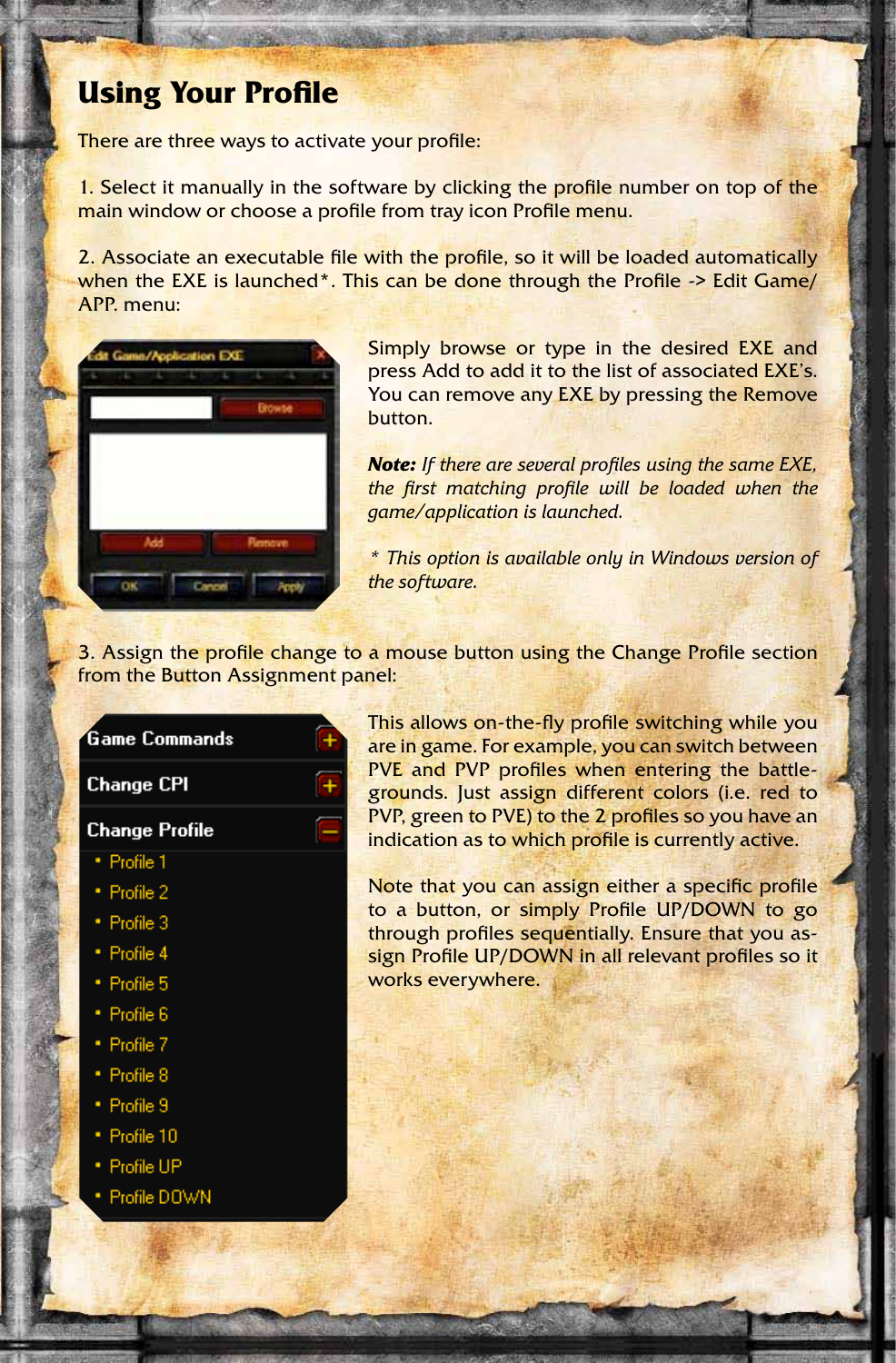## **Remapping Your Mouse**

The World of Warcraft® Cataclysm Edition Gaming Mouse provides simple yet powerful remapping capabilities. You can remap every single button including the scroll wheel's Scroll Up, Down, and Press functions.

Simply click any button on the main screen and the Button Assignments panel will open allowing you to select any command for this button. You can either click on the desired command and it will be assigned to the selected button, or drag the command over to any other button to remap it.

Alternatively you can physically press any of the extended buttons on the mouse while the software is open and this button will be automatically highlighted and selected for edit on the screen.



Any button on the mouse can be set to any of the Standard mouse functions or even disabled. To assign a Standard mouse function or disable a button, simply right-clicking a button and a dialog will appear with the options to do so.

There are 4 categories in the Button Assignments panel:

## **1. Game Commands:**

## **Game Commands**

- **E-Movement Keys**
- **E** Chat Functions
- **E** Action Bar Functions
- **Targeting Functions**

This category represents the "Key Bindings" menu found in World of Warcraft®, allowing you to easily assign any in-game commands to the mouse buttons.

## **2. Change CPI**

## Change CPI

- $-800$  CPI
- 1600 CPI
- · 2400 CPI
- 3200 CPI

Using this section you can assign on-the-fly CPI switch to any mouse button. Selecting a specific value will toggle that CPI setting when a button is pressed, or you can use a CPI UP/DOWN function, which will increase/decrease CPI to the next/ previous listed value.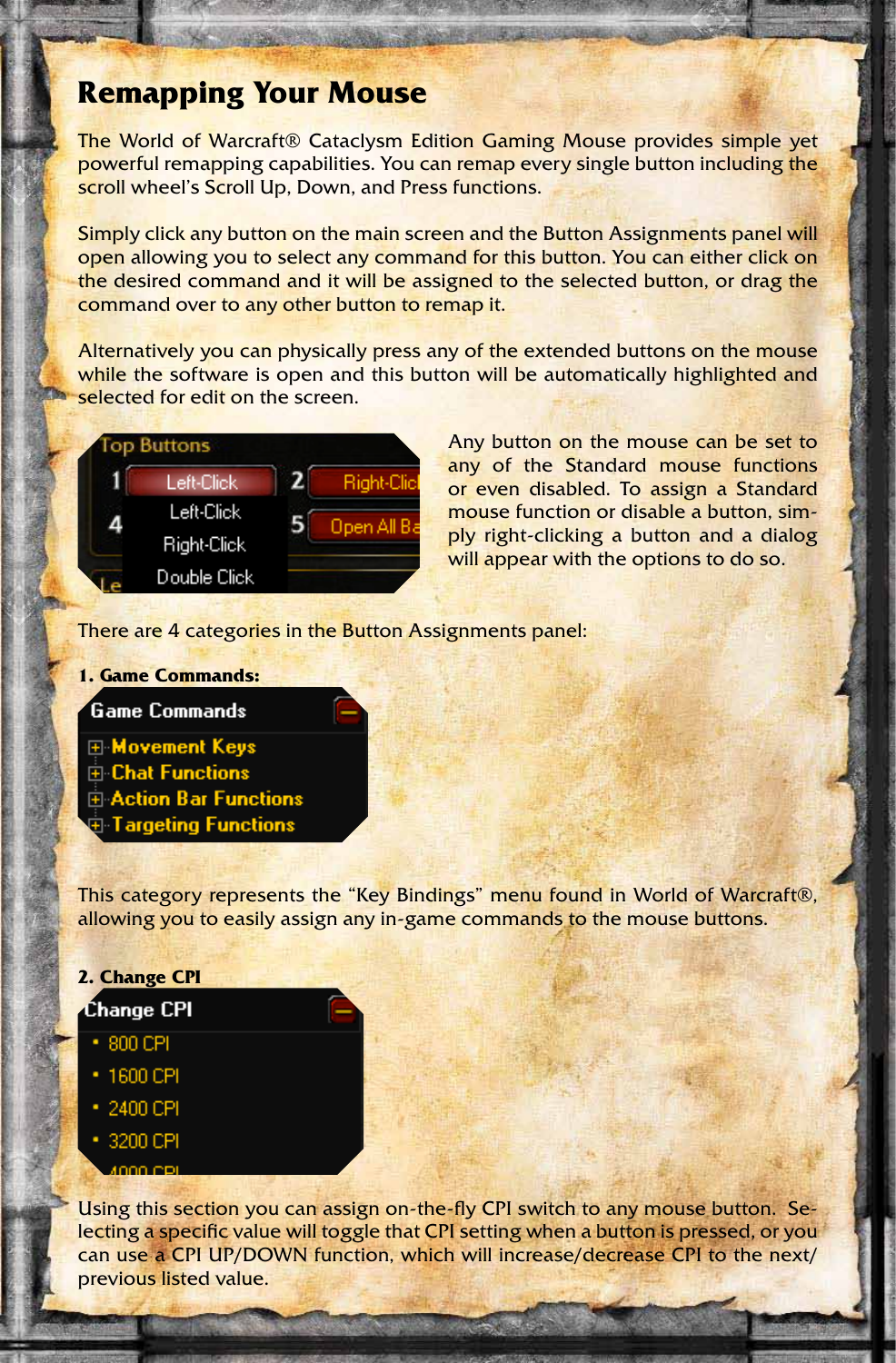# **3. Change Profile Change Profile** · Profile 1 · Profile 2 · Profile 3 · Profile 4 Profile 5

Using the Change Profile function you can assign any mouse button to switch profiles. Similar to DPI you can either assign a specific profile or Profile UP/DOWN switch to load next/previous profile.

## **4. Custom Macro**

## **Change Profile**

- · Profile 1
- · Profile 2
- · Profile 3
- · Profile 4
- Profile 5

The Custom Macros section will contain all custom created macros for the current profile. These macros can be assigned to mouse buttons similar to Game Commands. Refer to the detailed description below on how to create your own macros.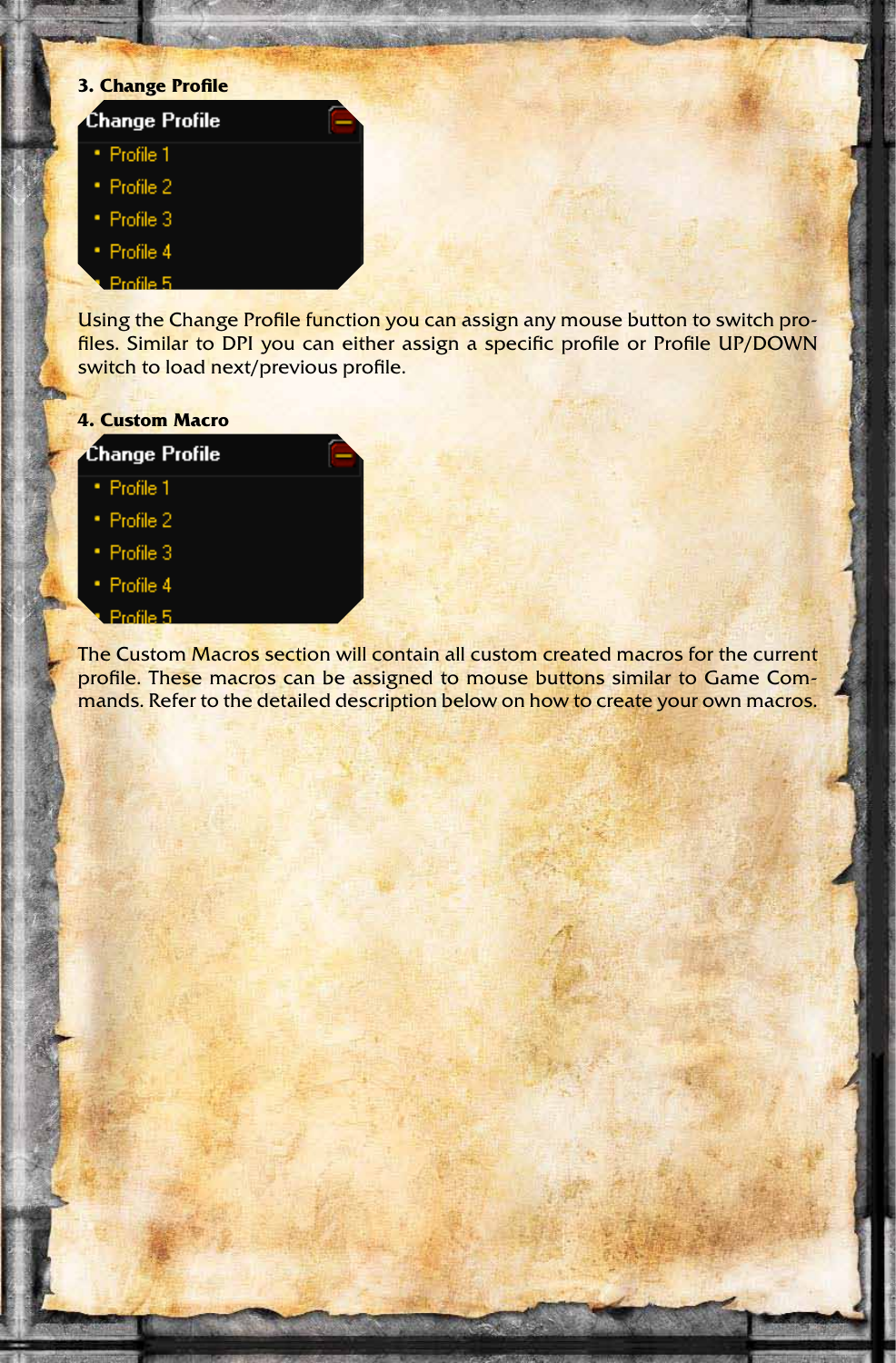## **Printing Your Profile**

When you have finished editing/re-mapping all buttons you can print the profile for future reference using Profile - > Print menu. This is a handy way to have your key bindings readily available for viewing without having to exit the game to Windows.

## **Creating Custom Macros**

Creating custom macros has never been easier! Open the Button Assignments panel and expand the Custom Macros section. Press New to create a new macro – the macro creation window will open:



### **\*Important Notice:**

Users and owners of the World of Warcraft® Cataclysm Edition Gaming Mouse are responsible for how they use the device within World of Warcraft. SteelSeries and Blizzard Entertainment do not condone or support any actions or inappropriate implementations with any of the features of this mouse or its software that violates the rules set forth by Blizzard Entertainment and the World of Warcraft Terms of Use Agreement, such as the prohibition against automating gameplay. For more information, please review the World of Warcraft Terms of Use at: **http://www.worldofwarcraft.com/legal/termsofuse.html**

Type in the macro name, click in the macro input area and type in your macro. When done, press OK and the macro will appear in the Custom Macros list - drag it over to any key and it's ready for use.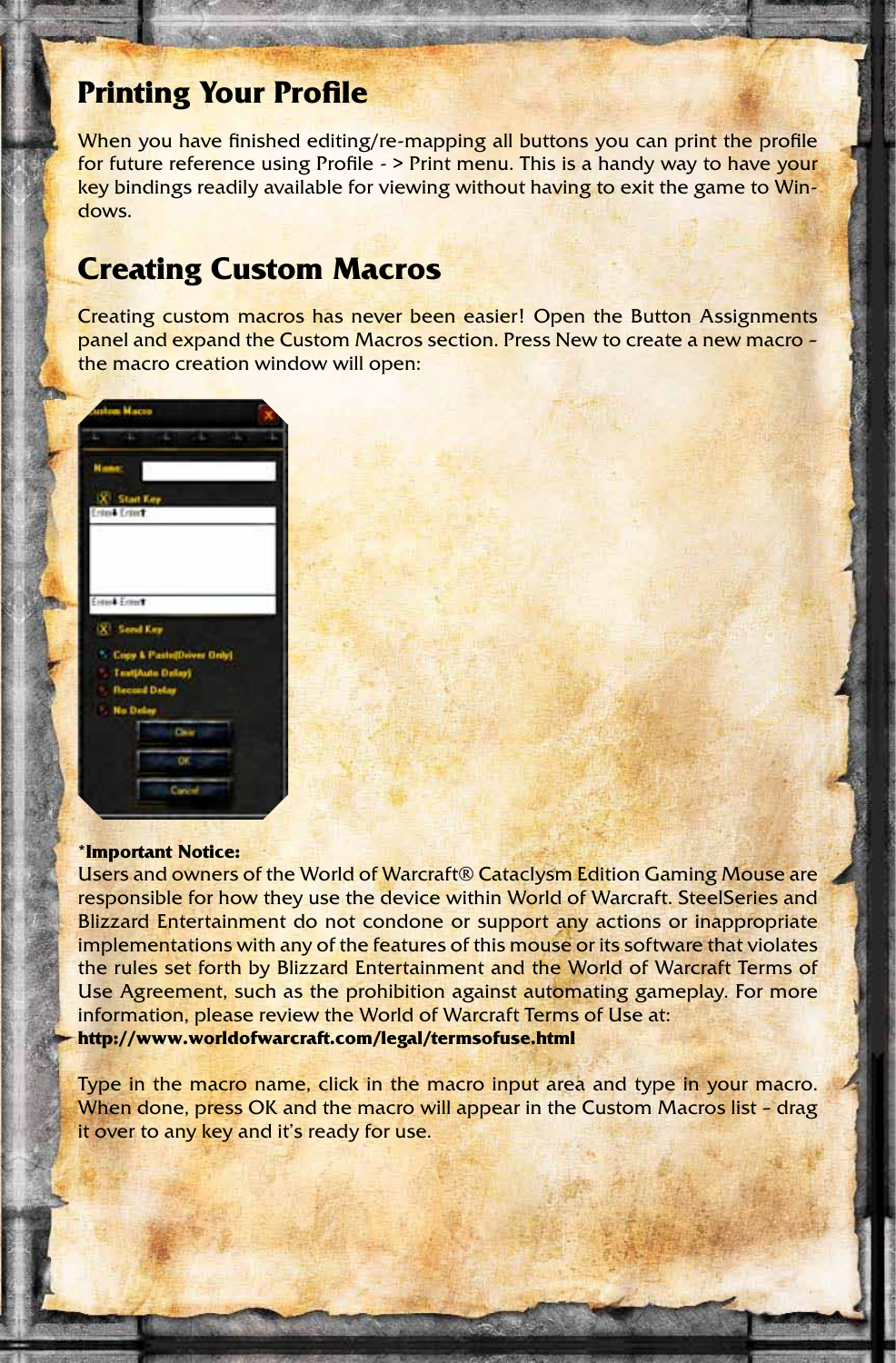Some advanced details available when creating a macro:

#### **1. Copy and Paste Macros**

The copy & paste macro mode allows you specify 3 things:

• The key to start your macro with. This key is press before the content of your macro is ran. By Default this is set to the Entre key, and can be modified to be any key, such as slash /

• The textbox in the middle is the content of your macro, and will output a single line of Unicode text with up to 255 characters in length. This box behaves as a regular textbox, allowing you to copy text from elsewhere and paste it into here. Since the textbox is Unicode, it will output any special characters or language placed inside of it.

• Similarly to the start key, the end key functions in the same manner. This key will be press to finish or close off your macro, and by Default is set to the Enter key.

*Note: Both the start & end keys can be disabled by un-checking the checkboxes beside their labels. In this event, the macro will only output the text in the content section of the macro.*

#### **2. Time Delayed Macros**

You can switch between 3 different delay recording modes:

• Text (Auto Delay) - This option is selected by default and is designed to optimize the delays for proper in-game performance. If you are not sure what option to use - simply leave this option on.

• Record Delay - When selected, it will record the delays in real time reflecting your typing speed when creating a macro. This option is useful when you need precise real-life timing for some advanced macros.

• No Delay - Turns off all delays and simply injects the macro instantly. Note that while this option can be sometimes useful, World of Warcraft® and other games normally require some delays added in order for the game to process the macro as a human-like input. If there are no delays the game or application might not receive the macro or it may be injected partially, so use this advanced option with caution.

Any time during the macro editing you can clear the macro window content by pressing the Clear button and start typing the macro from the beginning.

If you wish to remove any existing custom macros you can simply delete them by highlighting the macro and pressing the Delete button under the Custom Macros section.

Note that all custom macros are unique to the current profile and are not available in other profiles. This is done to avoid mixing up different macros that might be irrelevant in different profiles and preserve the order.

However, if you'd like to use existing macros in another profile you can export your current profile using Profile -> Export menu and import (Profile -> Import) it in the new profile. This will allow you to start editing the new profile based on the existing settings and with a full list of macros available.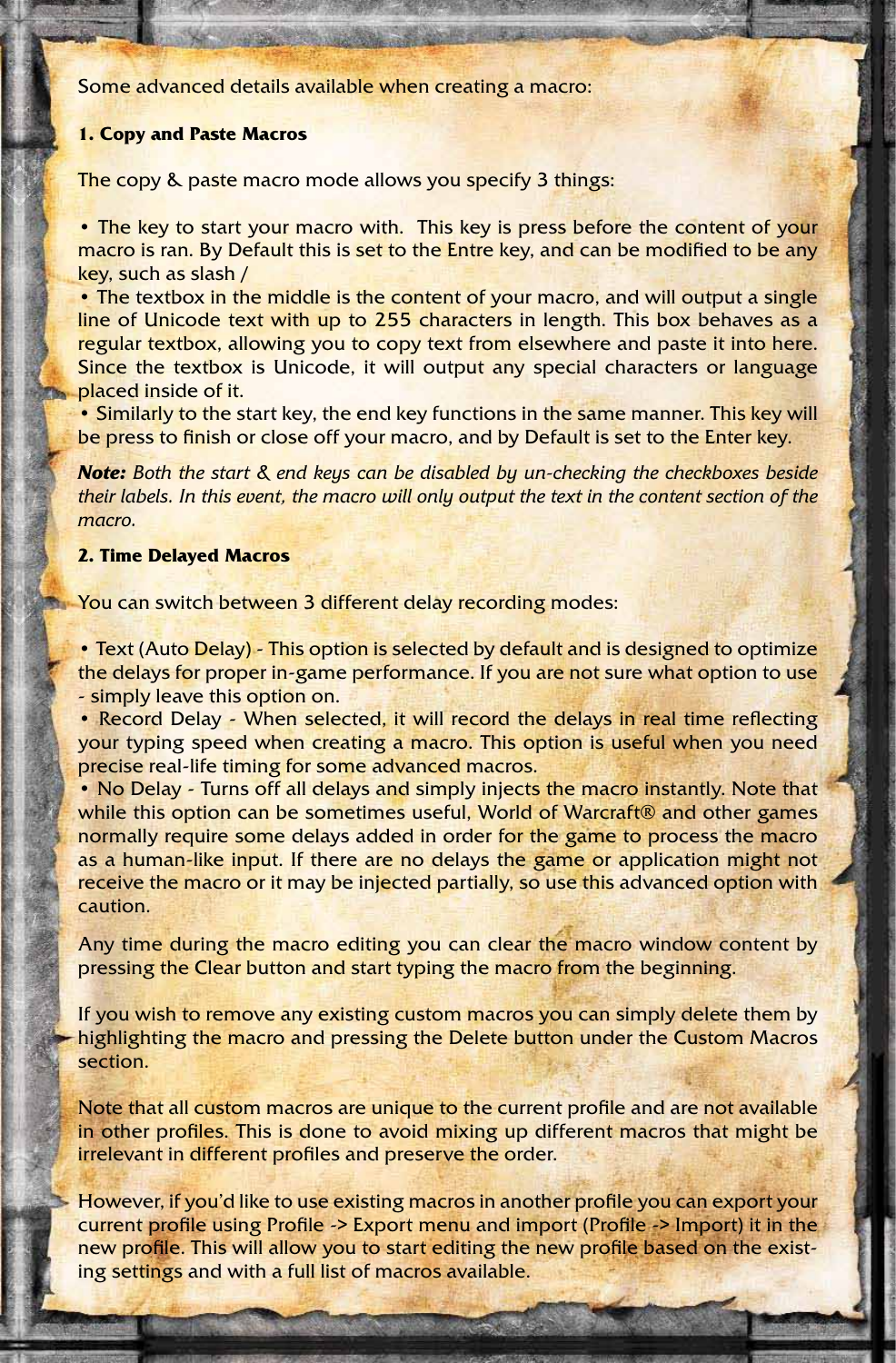# **Mouse Properties and General Settings**

Press the arrow on the Mouse Properties tab on the left side to open the panel. Here you can adjust the standard mouse settings:



- **CPI Value** the following settings are available: 800/1600/2400/3200/4000/5000
- **Double-Click Speed**
- **Scroll Speed**

**• Win-Pointer Speed** – While this option is available among other standard Windows settings, it is recommended that DPI be used to control mouse responsiveness for better precision

**• Advanced Sensitivity** – Allows user to independently adjust X/Y – axis sensitivity

One general setting not included in the Mouse Properties panel is Polling Rate. It can be adjusted through the Tools - > Polling Rate menu and allows the user to set 250/500/1000 Hz at 1/2/4 ms respectively.

While all other settings are profile-specific, the Polling Rate is set globally and affects all 10 profiles.

Note that changing the Polling Rate fully resets the mouse and forces the operating system to switch to a different USB polling speed. This global change causes the mouse to "freeze" for a few seconds and lose all functionality - this is perfectly normal.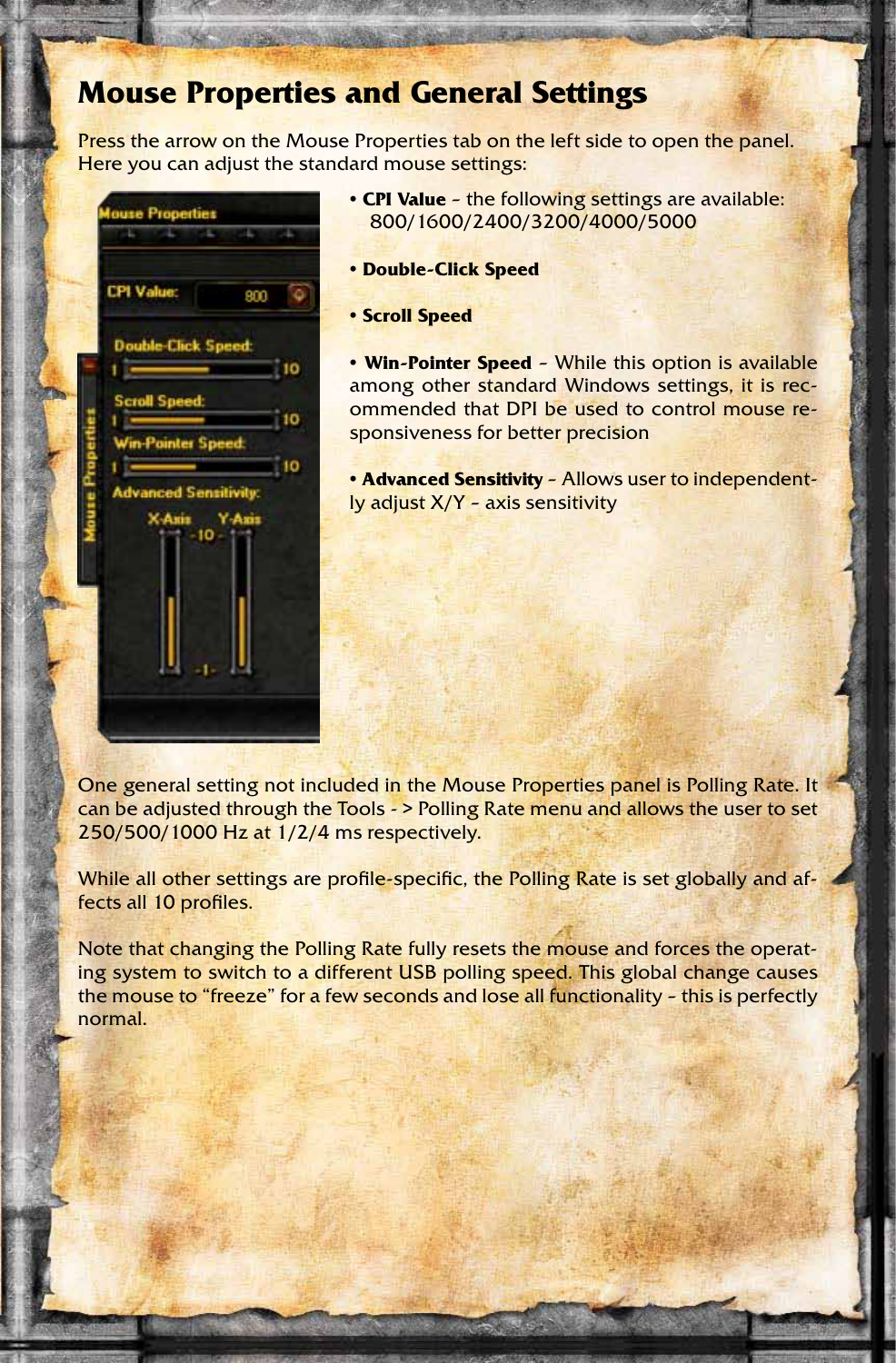## **Profile Storage**

#### **1. Import/Export Profile**

At any time, you are able to back up your profiles that you have created. You can export your existing profile to an external file using Profile -> Export Profile. To restore a profile you have exported, simply click Profile -> Import Profile.

Note: Importing a profile will overwrite your current profile settings. If you do not want to override your current profile, select an unused profile to import the profile to.

Profiles you export will store everything about the mouse. Restoring a profile will configure your mouse with:

- All of the mouse settings including Illumination, CPI settings, and sensitivities
- The customized layout that you've defined, as well as any custom macros you created
- Reference to your World of Warcraft Armory character information (if specified)

#### **2. Save On-Board**

You now have the option to save your profiles directly onto the memory stored within your mouse. Simply click the Save On-Board button in the menu to save your mouse configurations for that particular profile.



The bar above the button and the number to the right of the bar will indicate how much memory the Mouse is using.

Note that "Copy & Paste" macros and Change Profile commands are not applicable to the on-board memory. You will have to replace the "Copy & Paste" macros with "Auto Delay", "Record Delay" or "No Delay" type of macro in order to save them to the mouse memory and use in the driver-less mode later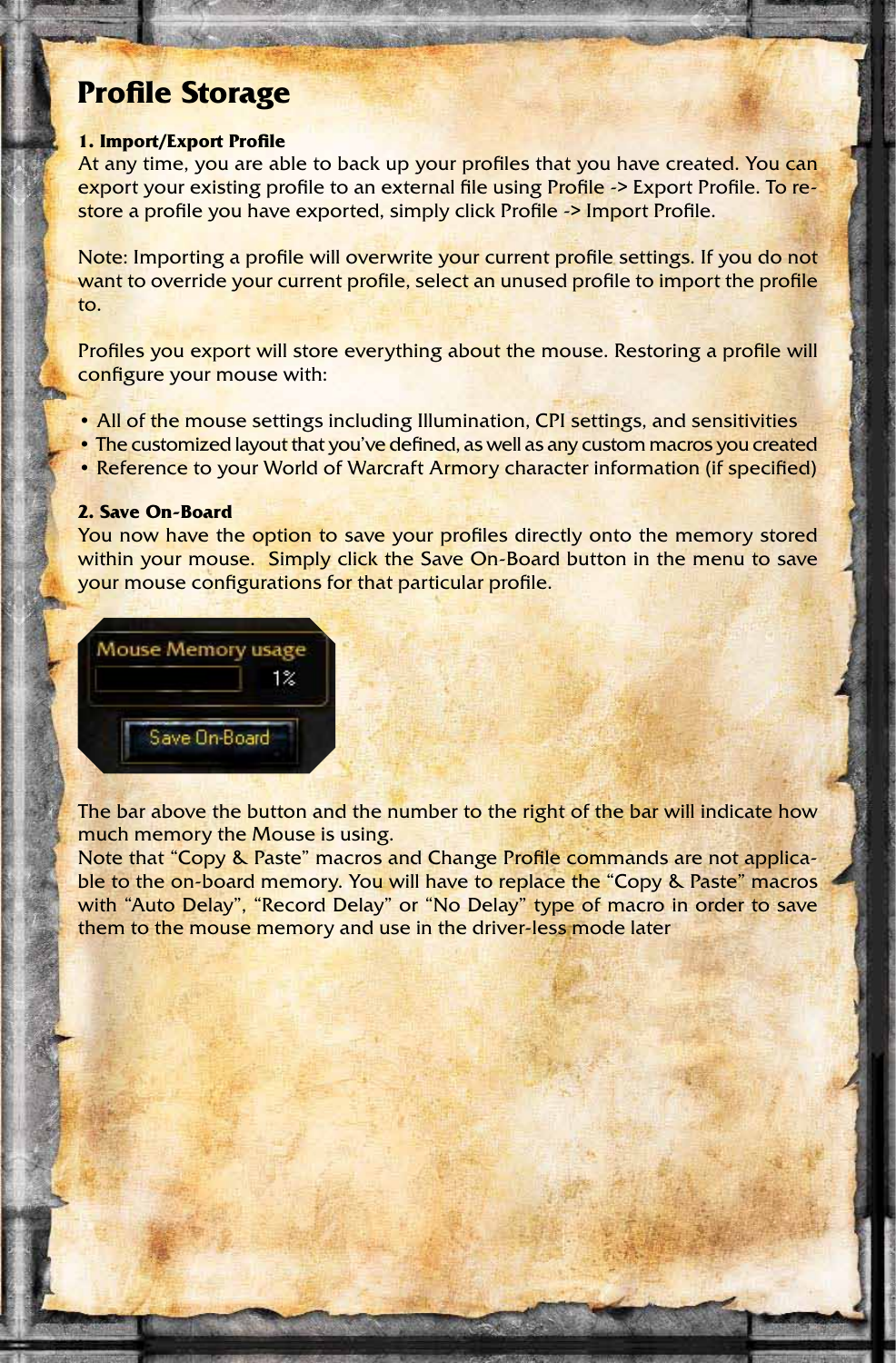# **In-Game Integration**

SteelSeries and Blizzard Entertainment have worked closely to optimize the World of Warcraft® Cataclysm Edition Gaming Mouse with new functionality that allows players to convert all of the buttons on the mouse to extend Mouse Button presses recognized within the game.

Now with the ability to bind all 15 buttons in game, the process of binding spells, abilities and in-game macros to the mouse makes set-up quicker and easier.

The following step-by-step processes will enable the mouse for in-game integration with World of Warcraft and provide an example of how to bind your extended mouse buttons in game.

## **How to enable the mouse for in-game integration within World of Warcraft® Catacylsm Edition:**

*Note: This feature is only available with World of Warcraft® Catacylsm Edition and later expansions.*

- 1. Launch World of Warcraft and log in with a character
- 2. Open the 'Game Menu' from the icon on the menu bar or hit Esc
- 3. Click the 'Interface' button This will open the in-game Interface Menu
- 4. Click the 'Mouse' option from the left pane
- 5. In the Mouse Options, check the 'Detect World of Warcraft Gaming Mouse' option
- 6. Once this is done, click "Okay" and click the "Return to game" button

### **An example of binding the extended mouse buttons to commands within World of Warcraft:**

- 1. Launch World of Warcraft and log in with a character
- 2. Open the 'Game Menu' from the icon on the menu bar or hit Esc
- 3. Click the "Key Bindings" button. This will open the in-game key binds menu
- 4. Scroll down to the Right Action Bar commands

5. Click the Action Bar Slot button in the keybind menu you wish to bind your mouse button to and press the corresponding mouse button

- 6. Repeat Step 5 for all the hotbar slots you wish to bind to your mouse
- 7. Once this is done, click "Okay" and click the "Return to game" button

8. Now you can drag the spells and abilities from your spellbook (P), or macros from the macro panel  $(m)$  to the desired slots on the action bar that has been bound to your mouse